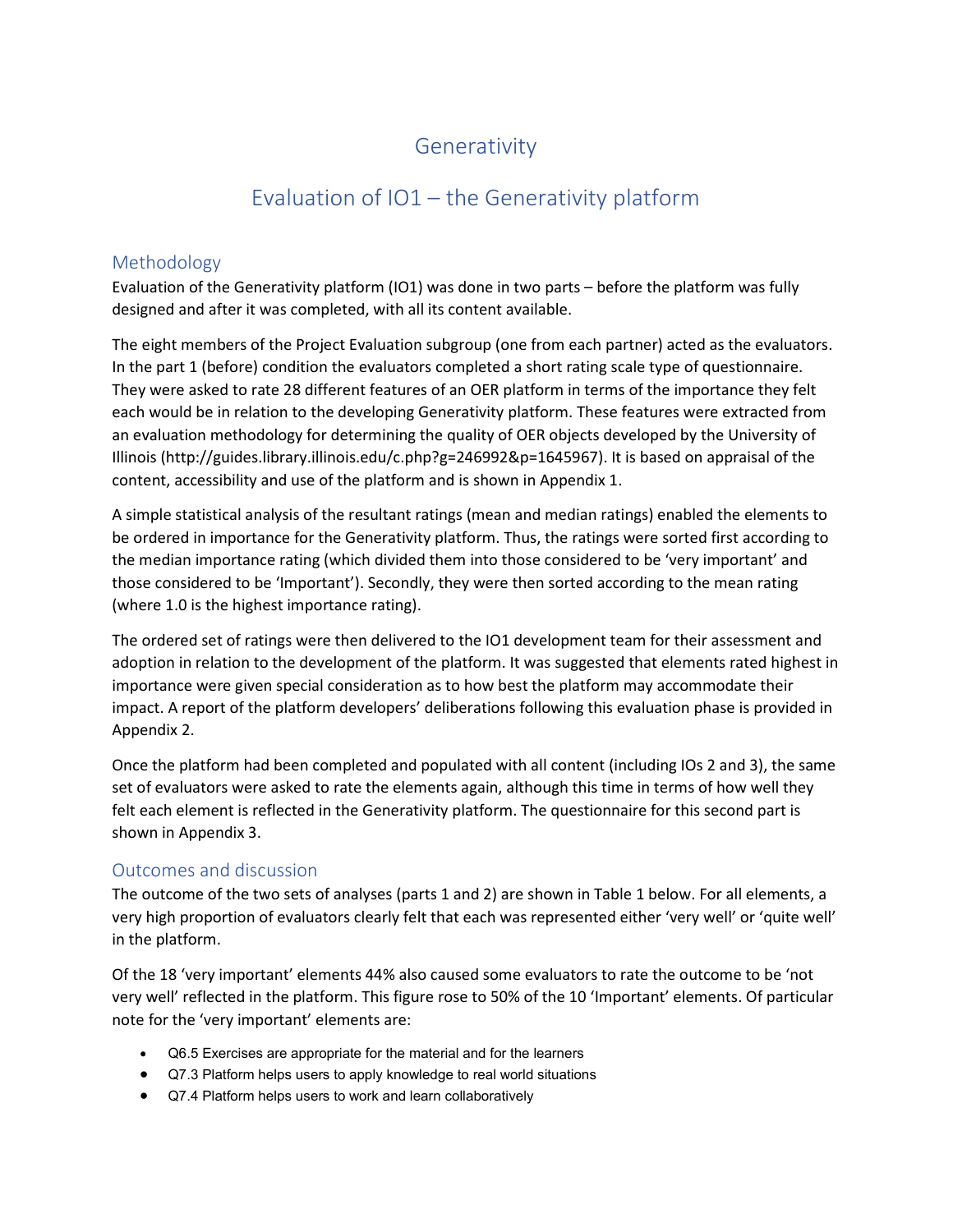| These elements received a success rating of 'not very well' from more than one evaluator and thus it<br>may be appropriate for the IO1 development team to review the platform to assess the opportunities<br>for improvement in these (and other) areas.                                                                                                                                                    |                   |                          |                  |      |                  |              |             |
|--------------------------------------------------------------------------------------------------------------------------------------------------------------------------------------------------------------------------------------------------------------------------------------------------------------------------------------------------------------------------------------------------------------|-------------------|--------------------------|------------------|------|------------------|--------------|-------------|
| This is not to suggest, of course, that the exercises, modules or videos should be revised (time and cost<br>will not allow this). However, it may be possible to provide more effective signposting information to<br>users about the use, value and potential effectiveness of the platform features.<br>Table 1: Importance and outcome success ratings of each OER element for the Generativity platform |                   |                          |                  |      |                  |              |             |
|                                                                                                                                                                                                                                                                                                                                                                                                              |                   |                          |                  |      |                  |              |             |
|                                                                                                                                                                                                                                                                                                                                                                                                              |                   |                          |                  |      |                  |              |             |
|                                                                                                                                                                                                                                                                                                                                                                                                              |                   |                          |                  |      |                  |              |             |
|                                                                                                                                                                                                                                                                                                                                                                                                              |                   |                          |                  |      |                  |              |             |
|                                                                                                                                                                                                                                                                                                                                                                                                              |                   |                          |                  |      | Part 2 Success % |              |             |
|                                                                                                                                                                                                                                                                                                                                                                                                              |                   | Part 1 Importance rating |                  |      |                  |              |             |
| Element                                                                                                                                                                                                                                                                                                                                                                                                      | Mean              | Median                   | Description      | Very | Quite            | Not          | Not<br>well |
|                                                                                                                                                                                                                                                                                                                                                                                                              |                   |                          |                  | well | well             | very<br>well | at all      |
| Q2.2 Content is understandable by target audience                                                                                                                                                                                                                                                                                                                                                            | 1.00              |                          | 1 Very Important | 62.5 | 37.5             |              |             |
| Q3.1 Provision of clear instructions for use                                                                                                                                                                                                                                                                                                                                                                 | 1.11              |                          | 1 Very Important | 62.5 | 37.5             |              |             |
| Q2.3 Content is authoritative and appropriate to the target audience                                                                                                                                                                                                                                                                                                                                         | 1.22              |                          | 1 Very Important | 50.0 | 37.5             | 12.5         |             |
| Q2.4 Content presents main ideas clearly                                                                                                                                                                                                                                                                                                                                                                     | $\overline{1.22}$ |                          | 1 Very Important | 50.0 | 50.0             |              |             |
| Q6.3 Exercises are clearly written                                                                                                                                                                                                                                                                                                                                                                           | 1.22              |                          | 1 Very Important | 62.5 | 37.5             | 12.5         |             |
| Q6.5 Exercises are appropriate for the material and for the learners                                                                                                                                                                                                                                                                                                                                         | 1.22              |                          |                  |      |                  |              |             |
|                                                                                                                                                                                                                                                                                                                                                                                                              |                   |                          | 1Very Important  | 62.5 | 12.5             | 25.0         |             |
| Q7.3 Platform helps users to apply knowledge to real world                                                                                                                                                                                                                                                                                                                                                   | $\overline{1.22}$ |                          |                  |      |                  |              |             |
| situations<br>Q1.1 Alignment with the project's objectives of learning about                                                                                                                                                                                                                                                                                                                                 | 1.33              |                          | 1 Very Important | 37.5 | 37.5             | 25.0         |             |
| project cycle management                                                                                                                                                                                                                                                                                                                                                                                     |                   |                          | 1 Very Important | 50.0 | 50.0             |              |             |
| Q3.2 Modules function well                                                                                                                                                                                                                                                                                                                                                                                   | 1.33              |                          | 1Very Important  | 62.5 | 37.5             |              |             |
| Q3.4 OER is licensed for open use                                                                                                                                                                                                                                                                                                                                                                            | 1.33              |                          | 1 Very Important | 50.0 | 37.5             | 12.5         |             |
| Q2.1 Valid and appropriately current content                                                                                                                                                                                                                                                                                                                                                                 | 1.44              |                          | 1 Very Important | 62.5 | 37.5             |              |             |
| Q4.2 Assessment is aligned to content                                                                                                                                                                                                                                                                                                                                                                        | 1.44              |                          | 1 Very Important | 62.5 | 37.5             |              |             |
| Q5.2 Platform is inviting and encourages learning                                                                                                                                                                                                                                                                                                                                                            | 1.44              |                          | 1 Very Important | 62.5 | 37.5             |              |             |
| Q6.1 Platform provides a good range of materials for learning                                                                                                                                                                                                                                                                                                                                                | 1.44              |                          | 1 Very Important | 62.5 | 37.5             |              |             |
| Q7.4 Platform helps users to work and learn collaboratively                                                                                                                                                                                                                                                                                                                                                  | 1.44              |                          | 1 Very Important | 50.0 | 12.5             | 37.5         |             |
| Q4.1 Some kind of learning assessment (tests) is included                                                                                                                                                                                                                                                                                                                                                    | 1.56              |                          | 1 Very Important | 75.0 | 25.0             |              |             |
| Q5.1 Platform is flexible and allows individualized learning                                                                                                                                                                                                                                                                                                                                                 | 1.56              |                          | 1 Very Important | 62.5 | 37.5             | 12.5         |             |
| Q8.1 Platform conforms to accessibility guidelines for a range of                                                                                                                                                                                                                                                                                                                                            | 1.56              |                          |                  |      |                  |              |             |
| potential disabilities, including sensory impairments and motor                                                                                                                                                                                                                                                                                                                                              |                   |                          |                  |      |                  |              |             |
| impairments.<br>Q6.2 Platform provides good practice exercises                                                                                                                                                                                                                                                                                                                                               | 1.56              |                          | 1 Very Important | 37.5 | 37.5             | 12.5         | 12.5        |
| Q7.5 Platform provides users with support and direction for further                                                                                                                                                                                                                                                                                                                                          | 1.56              |                          | 2 Important      | 62.5 | 37.5             | 12.5         |             |
| study                                                                                                                                                                                                                                                                                                                                                                                                        |                   |                          | 2 Important      | 75.0 | 12.5             | 12.5         |             |
| Q4.4 Assessment provides a good measure of the platform's                                                                                                                                                                                                                                                                                                                                                    | 1.67              |                          |                  |      |                  |              |             |
| proficiency<br>Q7.1 Platform provides opportunities for critical thinking and                                                                                                                                                                                                                                                                                                                                | 1.67              |                          | 2 Important      | 62.5 | 37.5             | 12.5         |             |
| problem solving                                                                                                                                                                                                                                                                                                                                                                                              |                   |                          | 2 Important      | 62.5 | 12.5             | 25.0         |             |
| Q7.2 Platform provides good communication with users                                                                                                                                                                                                                                                                                                                                                         | 1.67              |                          | 2 Important      | 50.0 | 50.0             |              |             |
| Q6.4 Exercises have a variety of types and formats                                                                                                                                                                                                                                                                                                                                                           | 1.78              |                          | 2 Important      | 62.5 | 12.5             | 25.0         |             |
| Q2.5 Content connects associated concepts, where appropriate                                                                                                                                                                                                                                                                                                                                                 | 1.89              |                          | Important        | 62.5 | 37.5             |              |             |
| Q4.3 Assessment measures the major concepts                                                                                                                                                                                                                                                                                                                                                                  | 1.89              |                          | Important        | 75.0 | 25.0             |              |             |
|                                                                                                                                                                                                                                                                                                                                                                                                              | 2.00              |                          | Important        | 87.5 | 12.5             |              |             |
| Q3.3 Platform does not require specialized technologies                                                                                                                                                                                                                                                                                                                                                      | 2.00              |                          | 2 Important      |      |                  |              |             |

Table 1: Importance and outcome success ratings of each OER element for the Generativity platform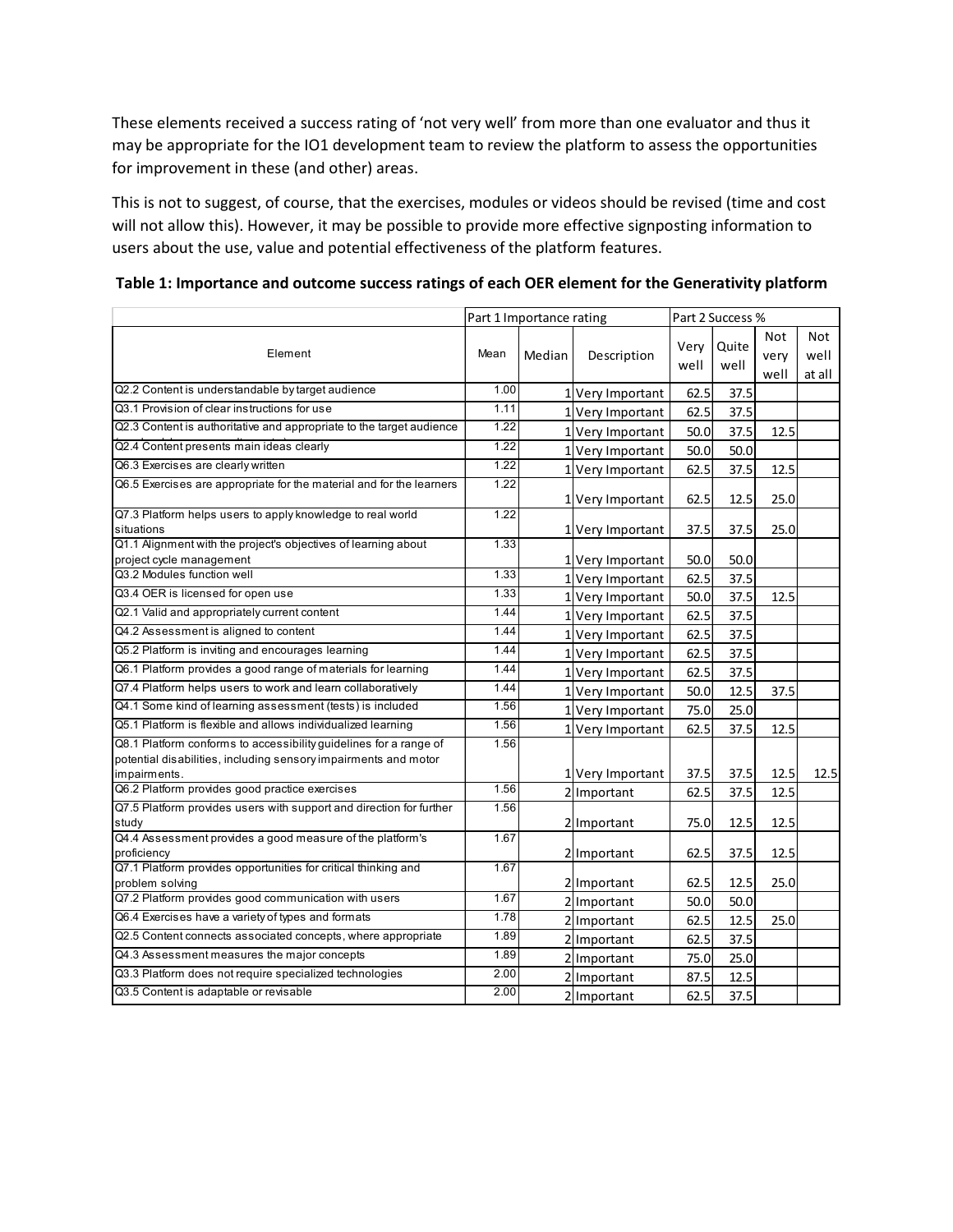# Appendix 1

# Generativity platform evaluation Part 1

The Generativity educational platform represents the first of the project's Intellectual Outputs. It is currently being developed and is designed to provide a 'backbone' for storing and displaying all of the project's content materials, including dissemination materials, outputs from multiplier events and workshops, social media connectivity, and interactive content relating to the Project Cycle Management modules and assessment exercise and tests.

Part of the Generativity project's activities is to undertake an evaluation of this multi-faceted platform. As described in our Monitoring and Evaluation Plan this will be done in two parts using a questionnaire distributed to members of the Evaluation Group (which is composed of a representative from each project partner).

This short questionnaire represents the first part of this process and is designed to assess partners' expectations of different aspects of the platform. The second part, after the platform has been developed and is in operation, will consider partners' assessments of the platform in terms of the issues raised in this first questionnaire.

#### A short introduction:

The Generativity educational platform is designed to be an Open Education Resource (OER) which is a movement championed by, among others, the EU. OERs are teaching, learning, and research resources that reside in the public domain or have been released under an intellectual property license that permits their free use by others. Their characteristics are high quality presentation, stimulating and understandable content, and barrier free access (including cultural, personal and technological barriers).

The University of Illinois has developed an evaluation methodology for determining the quality of OER objects (http://guides.library.illinois.edu/c.php?g=246992&p=1645967). This is based on appraisal of the content, accessibility and use of the platform and it forms the basis of the following short questionnaire.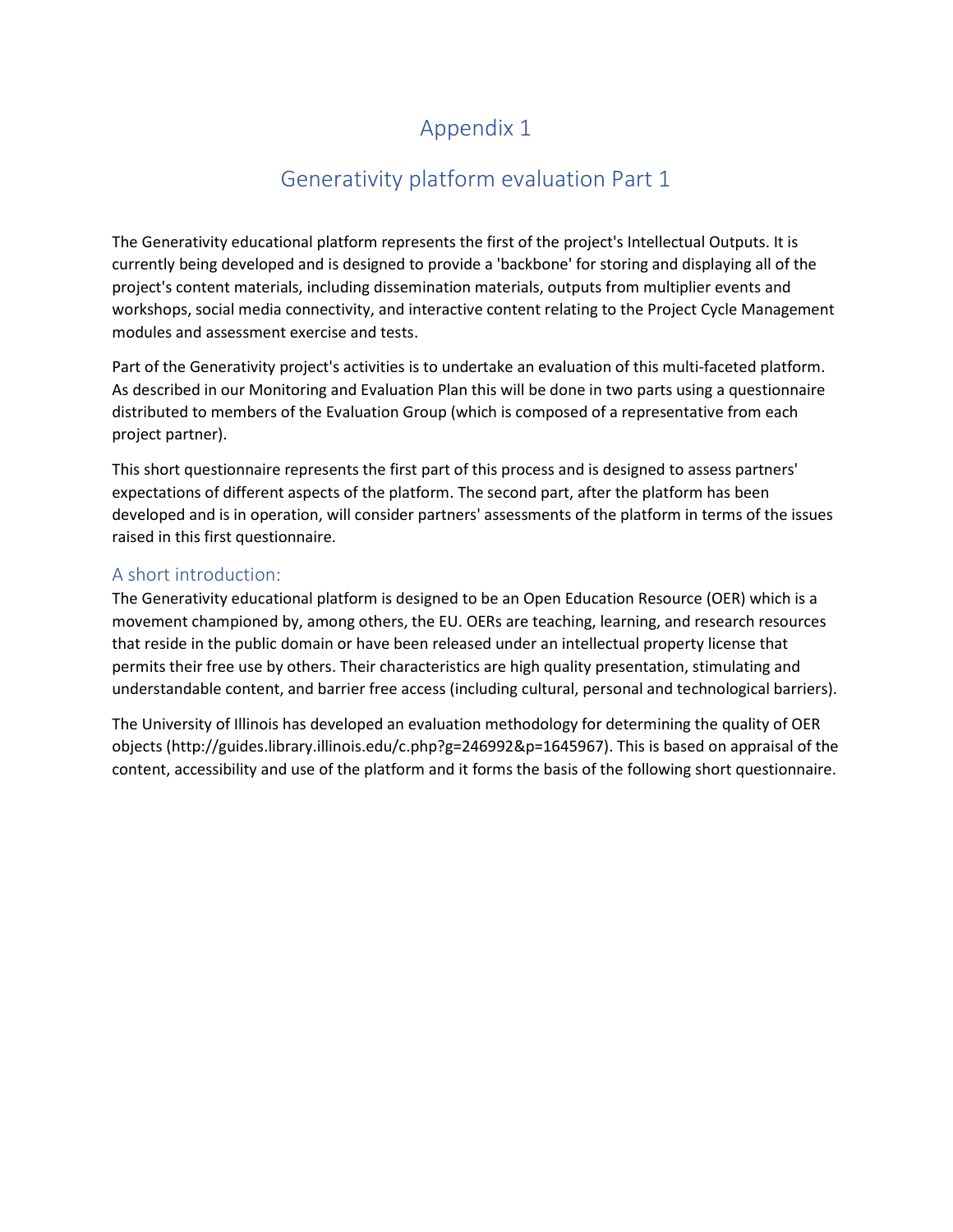For each of the issues below please indicate how important you feel each is in relation to the Generativity educational platform.

### 1. Alignment to course objectives

|                                                                          | Verv<br>important | Quite<br>important | Neither<br>important<br>nor<br>unimportant | Quite<br>unimportant | Verv<br>unimportant |
|--------------------------------------------------------------------------|-------------------|--------------------|--------------------------------------------|----------------------|---------------------|
| Alignment to the objectives of understanding<br>project cycle management |                   |                    |                                            |                      |                     |

### 2. Explanation of the subject matter

|                                                     | Very      | Quite     | Neither     | Quite       | Verv        |
|-----------------------------------------------------|-----------|-----------|-------------|-------------|-------------|
|                                                     | important | important | important   | unimportant | unimportant |
|                                                     |           |           | nor         |             |             |
|                                                     |           |           | unimportant |             |             |
| Valid and appropriately current content             |           |           |             |             |             |
| Understandable content by target audience           |           |           |             |             |             |
| Content authoritative and appropriate to the target |           |           |             |             |             |
| audience (age level, language, culture, etc.)       |           |           |             |             |             |
| Content presents main ideas clearly                 |           |           |             |             |             |
| Content connects associated concepts where          |           |           |             |             |             |
| appropriate                                         |           |           |             |             |             |

### 3. Utility for instruction

|                                                    | Verv      | Quite     | Neither     | Quite       | Verv        |
|----------------------------------------------------|-----------|-----------|-------------|-------------|-------------|
|                                                    | important | important | important   | unimportant | unimportant |
|                                                    |           |           | nor         |             |             |
|                                                    |           |           | unimportant |             |             |
| Provision of clear instructions for use            |           |           |             |             |             |
| Modules function well                              |           |           |             |             |             |
| Platform does not require specialized technologies |           |           |             |             |             |
| OER is licensed for open use                       |           |           |             |             |             |
| Content is adaptable or revisable                  |           |           |             |             |             |

### 4. Quality of assessment

|                                             | Verv      | Quite     | Neither     | Quite       | Verv        |
|---------------------------------------------|-----------|-----------|-------------|-------------|-------------|
|                                             | important | important | important   | unimportant | unimportant |
|                                             |           |           | nor         |             |             |
|                                             |           |           | unimportant |             |             |
| Assessment is aligned to content            |           |           |             |             |             |
| Assessment measures the major concepts      |           |           |             |             |             |
| Assessment provides an effective measure of |           |           |             |             |             |
| proficiency                                 |           |           |             |             |             |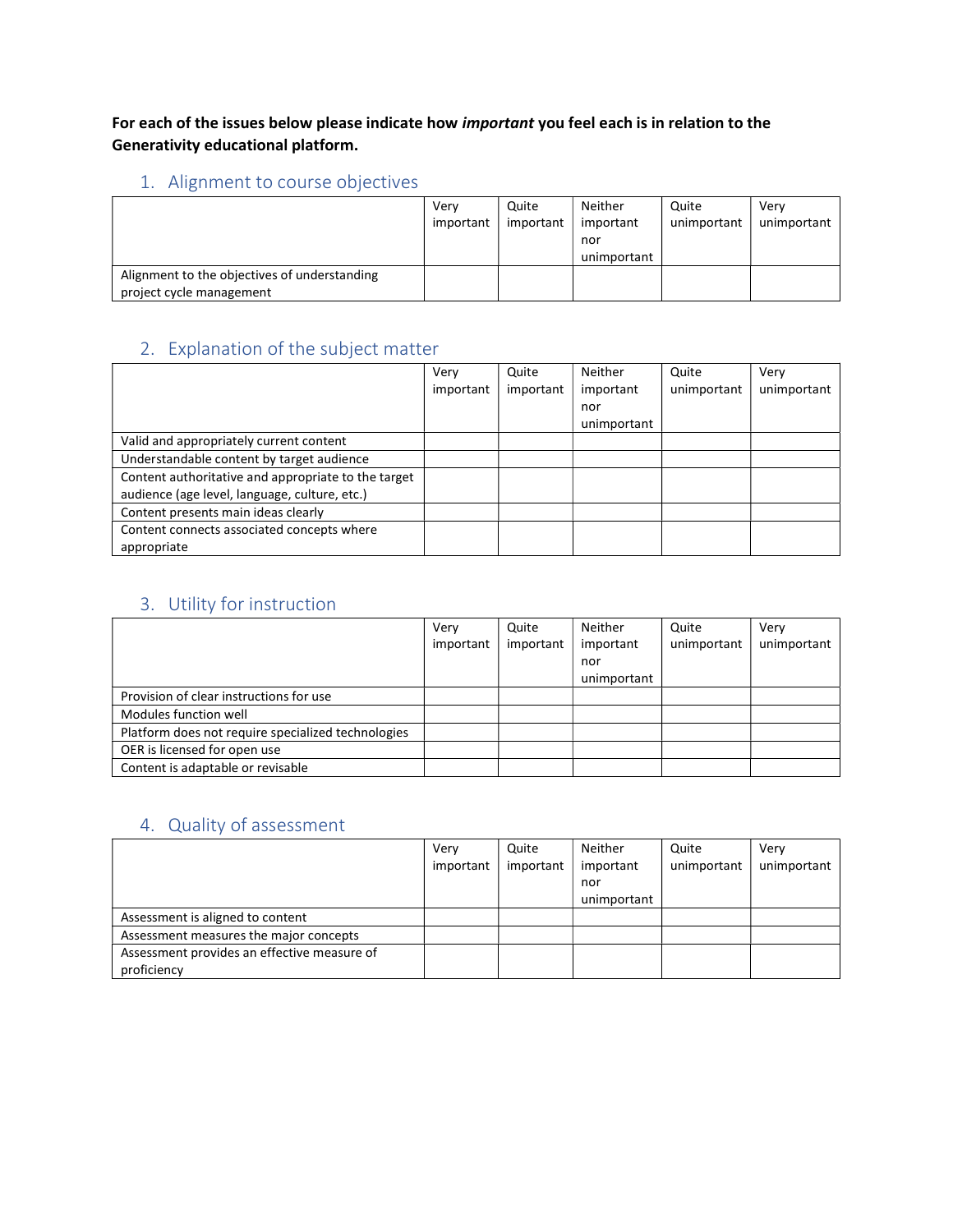# 5. Quality of technological interactivity

|                                                | Very      | Quite     | Neither     | Quite       | Verv        |
|------------------------------------------------|-----------|-----------|-------------|-------------|-------------|
|                                                | important | important | important   | unimportant | unimportant |
|                                                |           |           | nor         |             |             |
|                                                |           |           | unimportant |             |             |
| Platform is flexible and allows individualized |           |           |             |             |             |
| learning                                       |           |           |             |             |             |
| Platform is inviting and encourages learning   |           |           |             |             |             |

## 6. Quality of instructional and practice exercises

|                                                      | Very      | Quite     | Neither     | Quite       | Very        |
|------------------------------------------------------|-----------|-----------|-------------|-------------|-------------|
|                                                      | important | important | important   | unimportant | unimportant |
|                                                      |           |           | nor         |             |             |
|                                                      |           |           | unimportant |             |             |
| Platform provides an effective range of material for |           |           |             |             |             |
| learning                                             |           |           |             |             |             |
| Platform provides effective practice exercises       |           |           |             |             |             |
| Exercises are clearly written                        |           |           |             |             |             |
| Exercises have variety of types and formats          |           |           |             |             |             |
| Exercises are appropriate for the intended content   |           |           |             |             |             |
| and learners                                         |           |           |             |             |             |

## 7. Opportunities for deeper learning

|                                                       | Very      | Quite     | Neither     | Quite       | Very        |
|-------------------------------------------------------|-----------|-----------|-------------|-------------|-------------|
|                                                       | important | important | important   | unimportant | unimportant |
|                                                       |           |           | nor         |             |             |
|                                                       |           |           | unimportant |             |             |
| Platform provides opportunities for critical thinking |           |           |             |             |             |
| and problem solving                                   |           |           |             |             |             |
| Platform communicates effectively                     |           |           |             |             |             |
| Platform helps to apply knowledge to real world       |           |           |             |             |             |
| situations                                            |           |           |             |             |             |
| Platform helps users to work and learn                |           |           |             |             |             |
| collaboratively                                       |           |           |             |             |             |
| Platform provides users with support and direction    |           |           |             |             |             |
| for further study                                     |           |           |             |             |             |

### 8. Accessibility

|                                                     | Verv      | Quite     | Neither     | Quite       | Verv        |
|-----------------------------------------------------|-----------|-----------|-------------|-------------|-------------|
|                                                     | important | important | important   | unimportant | unimportant |
|                                                     |           |           | nor         |             |             |
|                                                     |           |           | unimportant |             |             |
| Platform conforms to accessibility guidelines for a |           |           |             |             |             |
| range of potential disabilities, including sensory  |           |           |             |             |             |
| impairments and motor impairments.                  |           |           |             |             |             |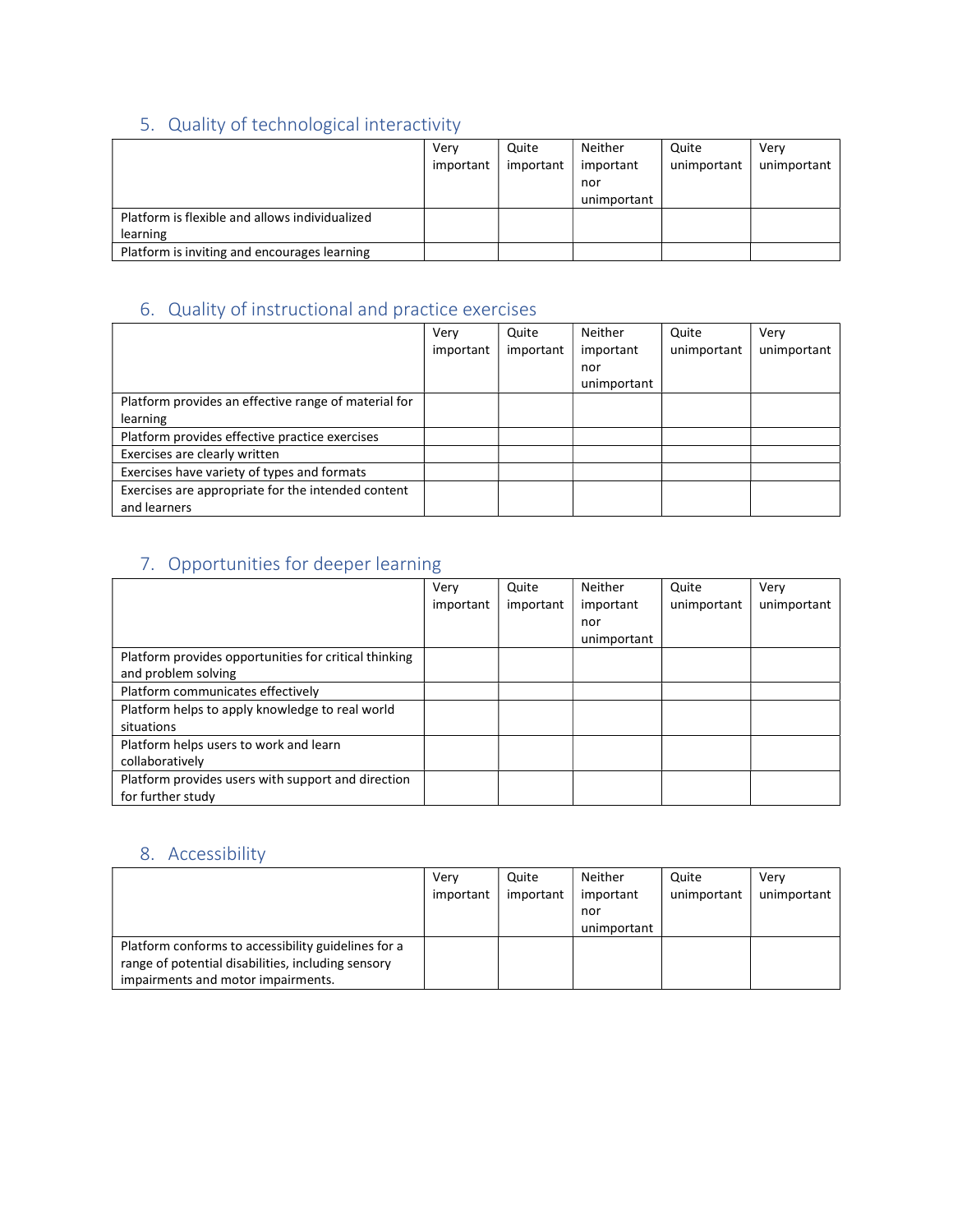# Appendix 2

# Report from the platform developers following the first evaluation phase

The evaluation questionnaire was submitted by the project's delegates from each partner organization. The platform fully fulfilled the following indications from partner's evaluation:

#### Structure:

- The technicians from Diciannove built the O1 EOR Platform following the international standards of the Open Educational Resources Platform, which imply the use of open source programs and plug-ins
- It is universal, meaning it can be properly used by any device

#### Content:

- It offers clear instructions for use (flag icons to switch between languages, evidence boxes to get informed on the main pages, evidence buttons to link to the collaborative part and the IOs)
- They are structured into different levels:
	- $\circ$  comprehensive bibliography in all project languages, with direct link to main resources
	- $\circ$  training modules with clear titling and introduction to each specific content, each module offers the possibility to watch it online and/or to download it on personal devices
	- o tutorials with clear title linking to specific use

#### Exercises:

- These are appropriate for the material and for the learners: each training module offers the dedicated exercise with the proper contents relating to that specific module.
- They are in multiple types and formats, including multiple choice questions, open questions and self-assessment tests
- The IT plugin offer the possibility to an immediate check of the appropriacy of the answer; wrong answers receive a direct indication to the specific training module and page to revisit the contents

#### Collaborative nature:

• The platform offers users the opportunity of direct contact with the project organizations and their experts

#### Sustainability and accessibility:

- The platform will be updated for the next five years
- The plugin with the announcement from the European Commission will evidence the available call for proposals over the extended period of five years after the project ends
- The videos and tutorials are subtitled in English and in partners' languages to favour the higher accessibility to hear-impaired people
- The modules and related notes are in a downloadable pdf format to favour the accessibility for blind and visually impaired individuals

All indications contained in the evaluation were used to produce the final output.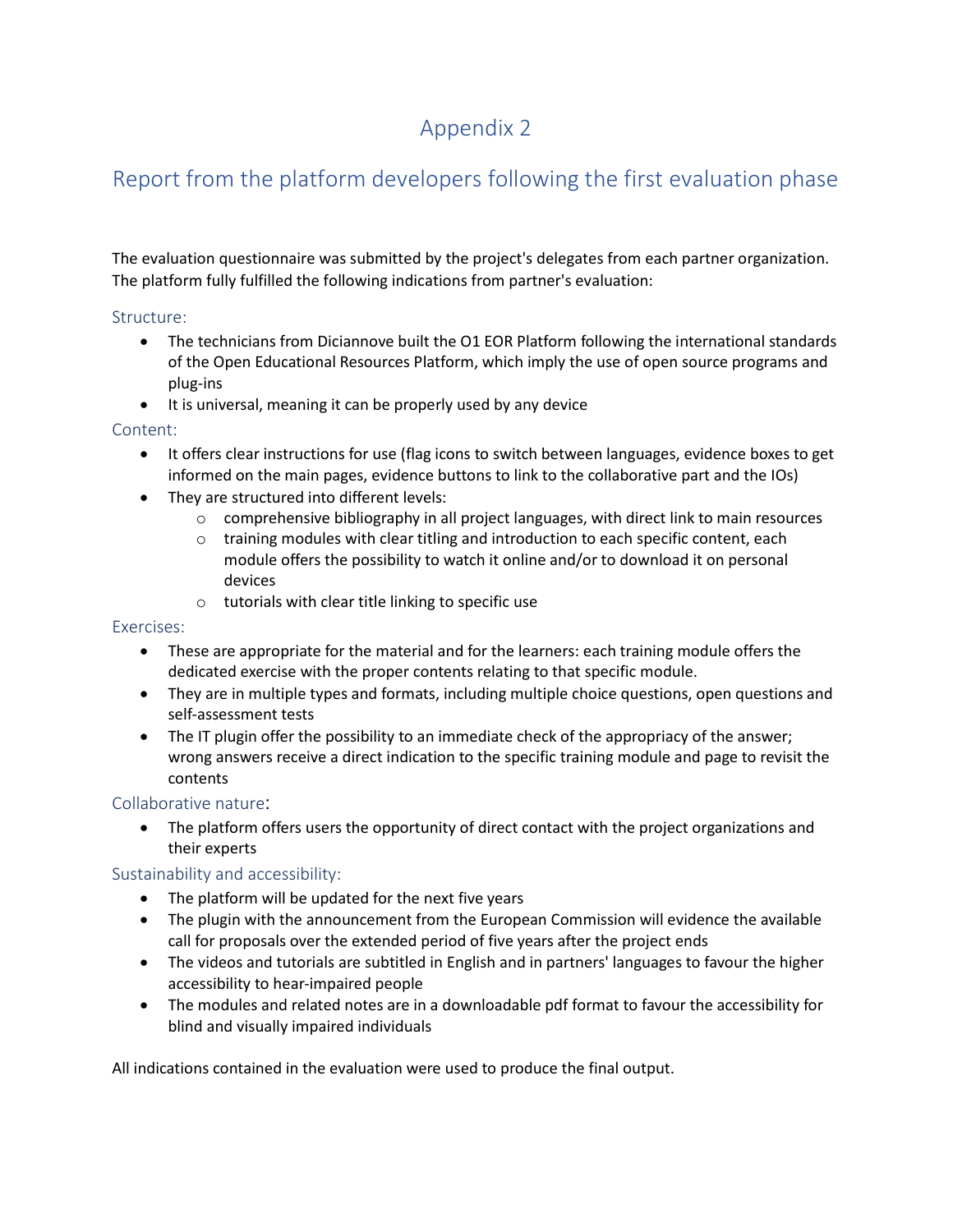# Appendix 3

## Generativity platform evaluation Part 2

The Generativity educational platform represents the first of the project's Intellectual Outputs. It has been designed to provide a 'backbone' for storing and displaying all the project's content materials, including dissemination materials, outputs from multiplier events and workshops, social media connectivity, and interactive content relating to the Project Cycle Management modules and assessment exercise and tests.

The platform is designed to be an Open Education Resource (OER). These are teaching, learning, and research resources that reside in the public domain or have been released under an intellectual property license that permits their free use by others. Their characteristics are high quality presentation, stimulating and understandable content, and barrier free access (including cultural, personal and technological barriers).

Part of the Generativity project's activities is to undertake an evaluation of this multi-faceted platform. As described in our Monitoring and Evaluation Plan this is being done in two parts using a questionnaire distributed to members of the Evaluation Group (which is composed of a representative from each project partner).

This short questionnaire represents the second and final part of this process. It is designed to record partners' views of different aspects of the platform, in terms of the issues raised in the first questionnaire that was completed at the start of this process.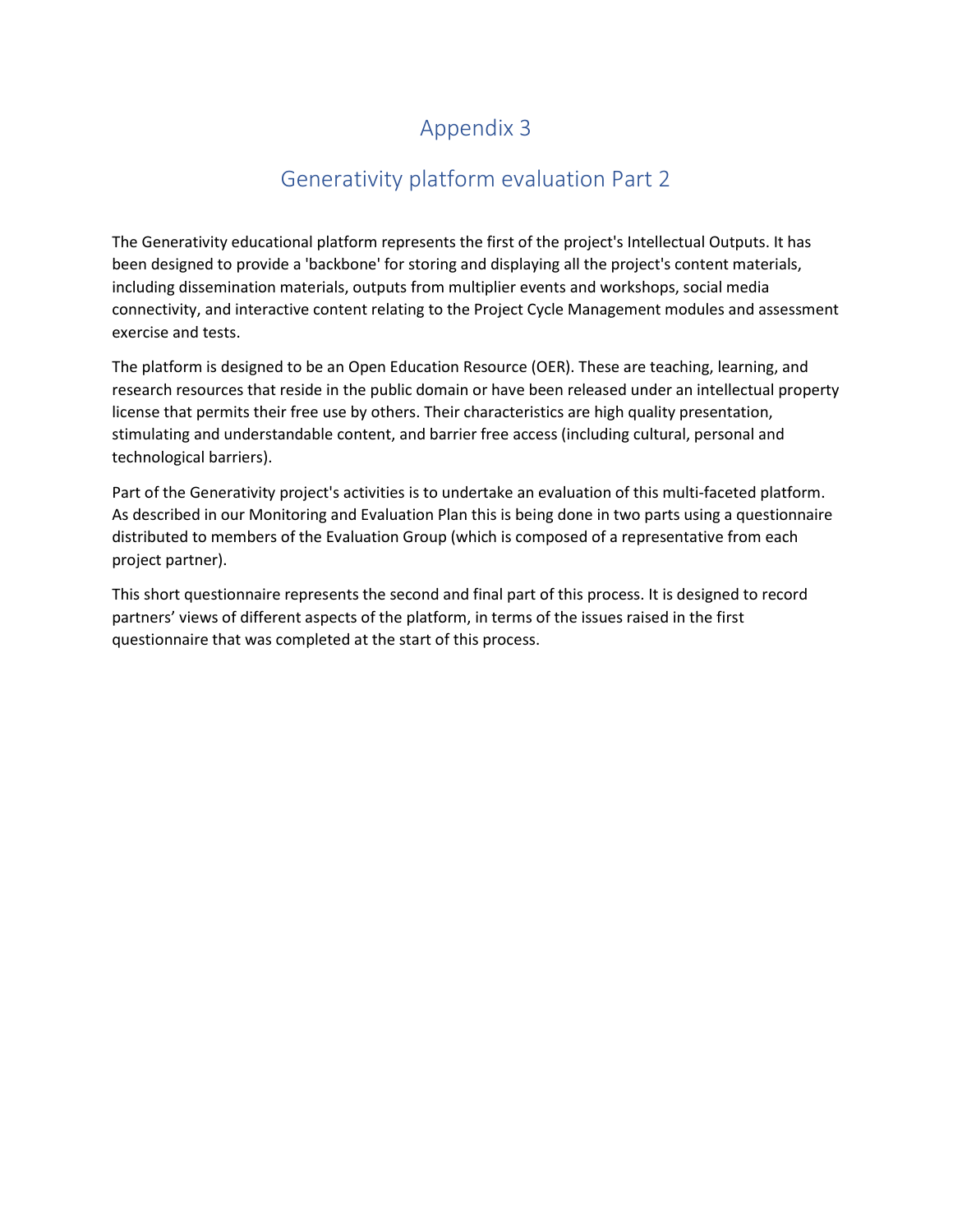#### Which IO1 evaluation partner are you?

| <b>FEANTSA</b>        |     |
|-----------------------|-----|
| Danmar                | l I |
| Diciannove            |     |
| PanepistimoThessalias | - 1 |
| KEA                   |     |
| FIOpsd                | - 1 |
| <b>FNARS</b>          |     |
| Cardet                |     |

For each of the issues below please indicate how well you feel each feature is reflected in the final version of IO1 (the Generativity educational platform).

#### 1. Alignment to course objectives

|                                                            | Verv<br>well | Quite<br>well | Not verv<br>well | Not at<br>all well |
|------------------------------------------------------------|--------------|---------------|------------------|--------------------|
| Alignment to the objectives of understanding project cycle |              |               |                  |                    |
| management                                                 |              |               |                  |                    |

#### 2. Explanation of the subject matter

|                                                     | Very well | Quite | Not very | Not at all |
|-----------------------------------------------------|-----------|-------|----------|------------|
|                                                     |           | well  | well     | well       |
| Valid and appropriately current content             |           |       |          |            |
| Understandable content by target audience           |           |       |          |            |
| Content authoritative and appropriate to the target |           |       |          |            |
| audience (age level, language, culture, etc.)       |           |       |          |            |
| Content presents main ideas clearly                 |           |       |          |            |
| Content connects associated concepts where          |           |       |          |            |
| appropriate                                         |           |       |          |            |

#### 3. Utility for instruction

|                                                    | Very well | Quite<br>well | Not very<br>well | Not at all<br>well |
|----------------------------------------------------|-----------|---------------|------------------|--------------------|
| Provision of clear instructions for use            |           |               |                  |                    |
| Modules function well                              |           |               |                  |                    |
| Platform does not require specialized technologies |           |               |                  |                    |
| OER is licensed for open use                       |           |               |                  |                    |
| Content is adaptable or revisable                  |           |               |                  |                    |

#### 4. Quality of assessment

|                                                            | Very well | Quite<br>well | Not very<br>well | Not at all<br>well |
|------------------------------------------------------------|-----------|---------------|------------------|--------------------|
| Assessment is aligned to content                           |           |               |                  |                    |
| Assessment measures the major concepts                     |           |               |                  |                    |
| Assessment provides an effective measure of<br>proficiency |           |               |                  |                    |

### 5. Quality of technological interactivity

|                                                | Very well | Quite<br>well | Not verv<br>well | Not at all<br>weli |
|------------------------------------------------|-----------|---------------|------------------|--------------------|
| Platform is flexible and allows individualized |           |               |                  |                    |
| learning                                       |           |               |                  |                    |